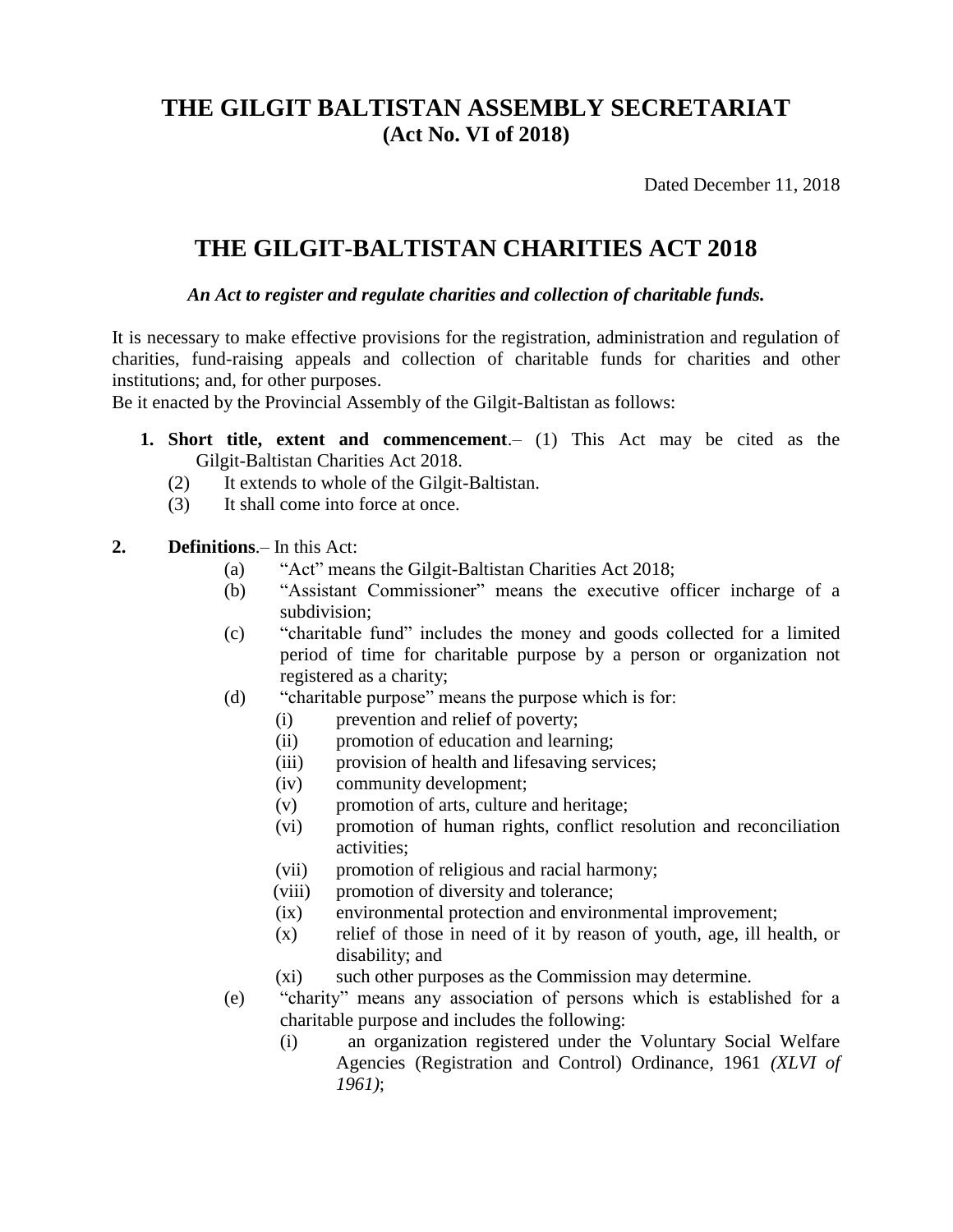- (ii) an organization registered under the Societies Registration Act, 1860 *(XXI of 1860)*;
- (iii) an organization registered under the Companies Act, 2017 *(XIX of 2017)* or under any other law for the time being in force;
- (iv) an organization registered for charitable purposes under any law for the time being in force; and
- (v) a public or private trust.
- (f) "charity trustee" means the person or persons having the general administration, control and management of a charity;
- (g) "collect" or "collection" means appealing for, receiving, collecting or attempting to collect any donations whether in money or in kind;
- (h) "collector" means a person actually engaged in collecting donations for a charitable purpose;
- (i) "Commission" means the Charity Commission established under the Act.
- (j) "declaration" means a declaration made by the charity or promoter of a charitable fund, stating:
	- (i) the names and addresses of the charity or promoter or promoters of the fund;
	- (ii) the proposed value of the donation;
	- (iii) the names and addresses of the collectors of the fund;
	- (iv) the names and addresses of the recipients of the fund;
	- (v) the objects and purposes for which the fund shall be utilized;
	- (vi) the names of the banks or the persons in whose custody the collection shall be kept; and
	- (vii) any other prescribed information.
- (k) "Deputy Commissioner" means the executive officer incharge of a district;
- (l) "Government" means Government of the Gilgit-Baltistan;
- (m) "prescribed" means prescribed by the rules or regulations made under the Act;
- (n) "promoter" means a person, other than a charity, responsible for collection, custody, administration and accounting of the donations for a charitable fund or a charitable purpose;
- (o) "recipient" means an individual, institution, association, society or undertaking for whose benefit a charitable fund is or shall be collected;
- (p) "registering authority" means the registering authority mentioned in section 18 of the Act; and
- (q) "sanctioning authority" means the authority mentioned in section 19 of the Act.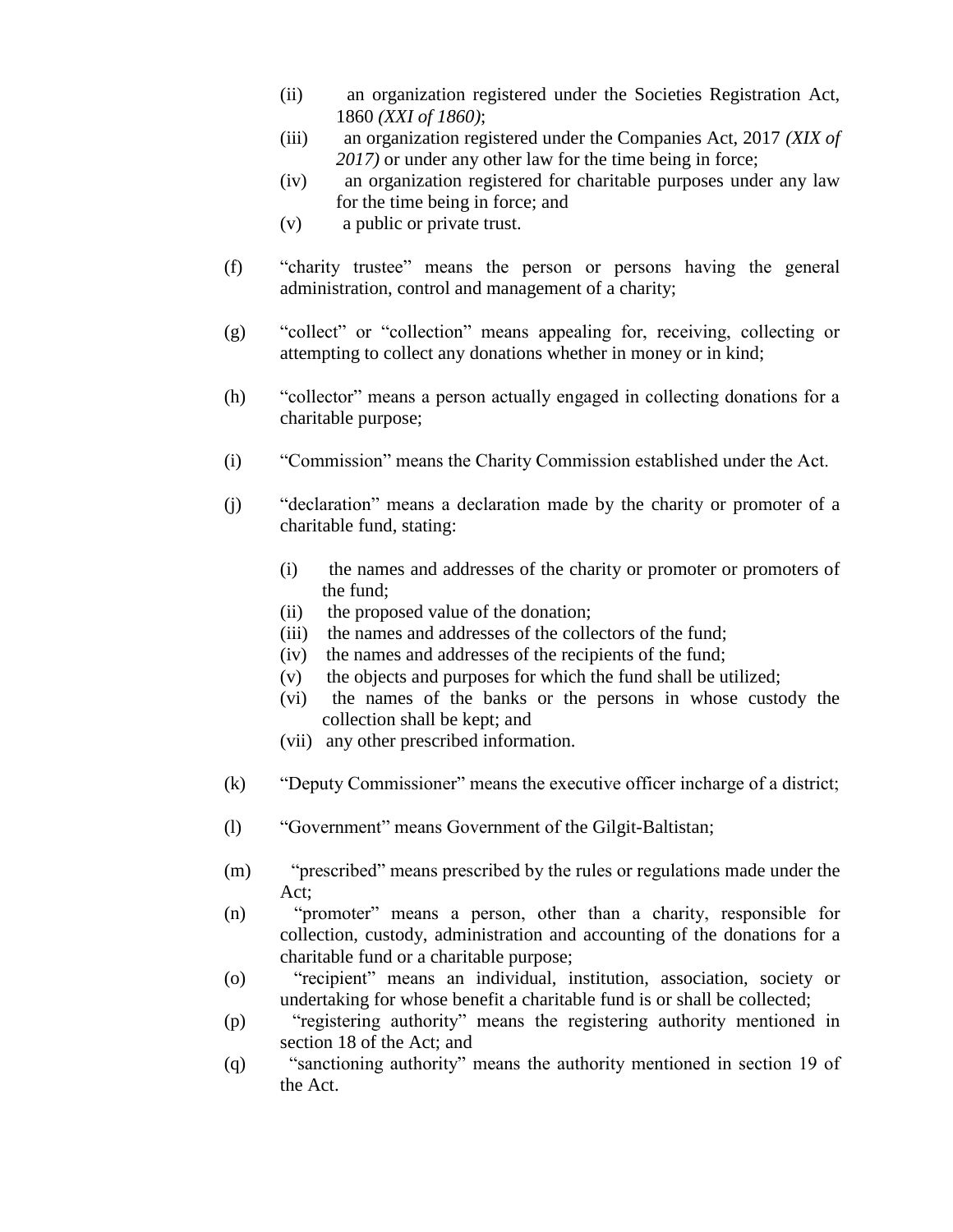**3. The Commission**.– (1) The Commission shall consist of not less than three and not more than five Commissioners including the Chairperson, as the Government may determine.

(2) A Commissioner shall be a person who is known for integrity, expertise, experience and eminence in the field of law, administration, social work or any other related field.

(3) The Government may appoint Commissioners from amongst serving or retired civil servants, and if deemed expedient from private sector persons on such terms and conditions as may be prescribed and until so prescribed as the Government may determine.

(4) Subject to the provisions of the Act, the Commission shall discharge its functions, exercise its powers and conduct its proceedings in the prescribed manner and until so prescribed in the manner the Commission may determine.

(5) The term of the office of a Commissioner shall be two years.

(6) A Commissioner shall perform such functions as may be prescribed or assigned by the Commission.

**4. Chairperson of the Commission**.– (1) The Government shall appoint one of the Commissioners as the Chairperson of the Commission but a Commissioner shall not be appointed as Chairperson for more than two consecutive terms.

(2) The Chairperson and the Commissioners shall be responsible for the due discharge of the mandate of the Commission.

**5. Chief Executive Officer**.– (1) The Government shall, in consultation with the Commission, appoint the Chief Executive Officer of the Commission on such terms and conditions as may be prescribed and until so prescribed as the Government may determine.

(2) The Chief Executive Officer shall be responsible for the day to day administration of the Commission and shall perform such other functions as may be prescribed or assigned by the Commission.

**6. Functions of the Commission**.– (1) The Commission shall perform such functions as may be necessary for accomplishing the purposes of the Act.

(2) Without prejudice to the generality of the foregoing powers, the Commission shall:

- (a) maintain public trust and confidence in charities;
- (b) register charities;
- (c) protect charities and the beneficiaries thereof;
- (d) ensure that charities and promoters comply with their legal obligations in exercising control and management of the administration of the charitable funds;
- (e) issue necessary advice to the charities and charity trustees;
- (f) ensure effective use of charitable funds;
- (g) institute a mechanism for effective monitoring and accountability of charities, promoters, collectors and recipients;
- (h) hold, if necessary, an enquiry into the affairs of a charity or charitable fund;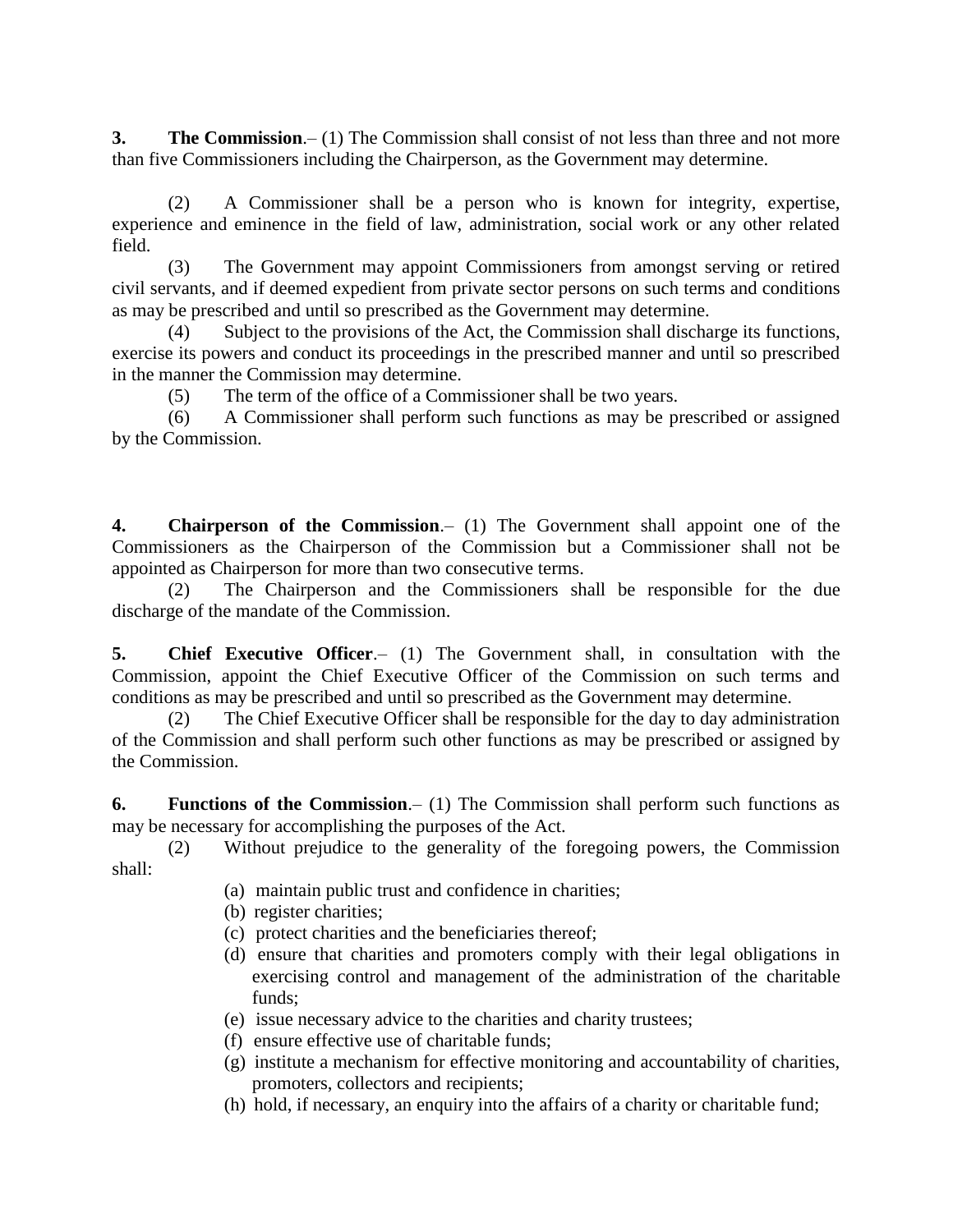- (i) alter or set aside sanction of collection accorded by a Deputy Commissioner;
- (j) receive and examine annual audit report of a charity or charitable fund;
- (k) conduct or cause to be conducted a special audit of a charity or charitable fund;
- (l) issue guidelines for proper accounting, management and utilization of a charity or charitable fund;
- (m) issue such directions to the Deputy Commissioners and Assistant Commissioners as may be necessary for the due discharge of the functions under the Act; and
- (n) perform such other related functions as the Government may assign.

**7. Power to call for record of charities, etc.** (1) The Commission may call for any record, data or information about a charity, a charity trustee, the beneficiaries of a charity, a charitable fund and expenditure on charity by a corporate entity.

(2) The Commission may seek verification of the financial records from financial institutions and may utilize the services of a law enforcing agency for the purpose.

**8. Power to appoint charity trustee**.– (1) The Commission may appoint a charity trustee or any officer or office-bearer of a charity if such charity fails to remove a trustee or appoint a new trustee or officer where:

- (a) a trustee or officer has been convicted of an offence involving moral turpitude, dishonesty or deception; or
- (b) a trustee has been adjudged bankrupt; or
- (c) the conduct of a trustee or officer is detrimental to the cause of the charity owing to mismanagement or other reasons as may be determined by a court or the Commission.

(2) The Commission shall provide an opportunity of defence and hearing to the charity or the person likely to be affected by the decision of the Commission.

**9. Enquiry**.– (1) The Commission, on its own motion or on receipt of a request from the Government or a complaint from any person, may hold an enquiry into the affairs of a charity to ascertain whether any charitable funds have been misapplied or misappropriated or there is any breach of trust.

(2) If as a result of enquiry under sub-section (1), the Commission finds that an offence has been committed under any law or any trust has been breached, it may move a reference to the Government to proceed further in accordance with law.

**10. Employees**.– (1) The Commission may, from time to time, employ persons to assist the Commission in the performance of its functions.

(2) The employees of the Commission shall be paid such remuneration and allowances and shall hold their employment on such terms and conditions as may be prescribed.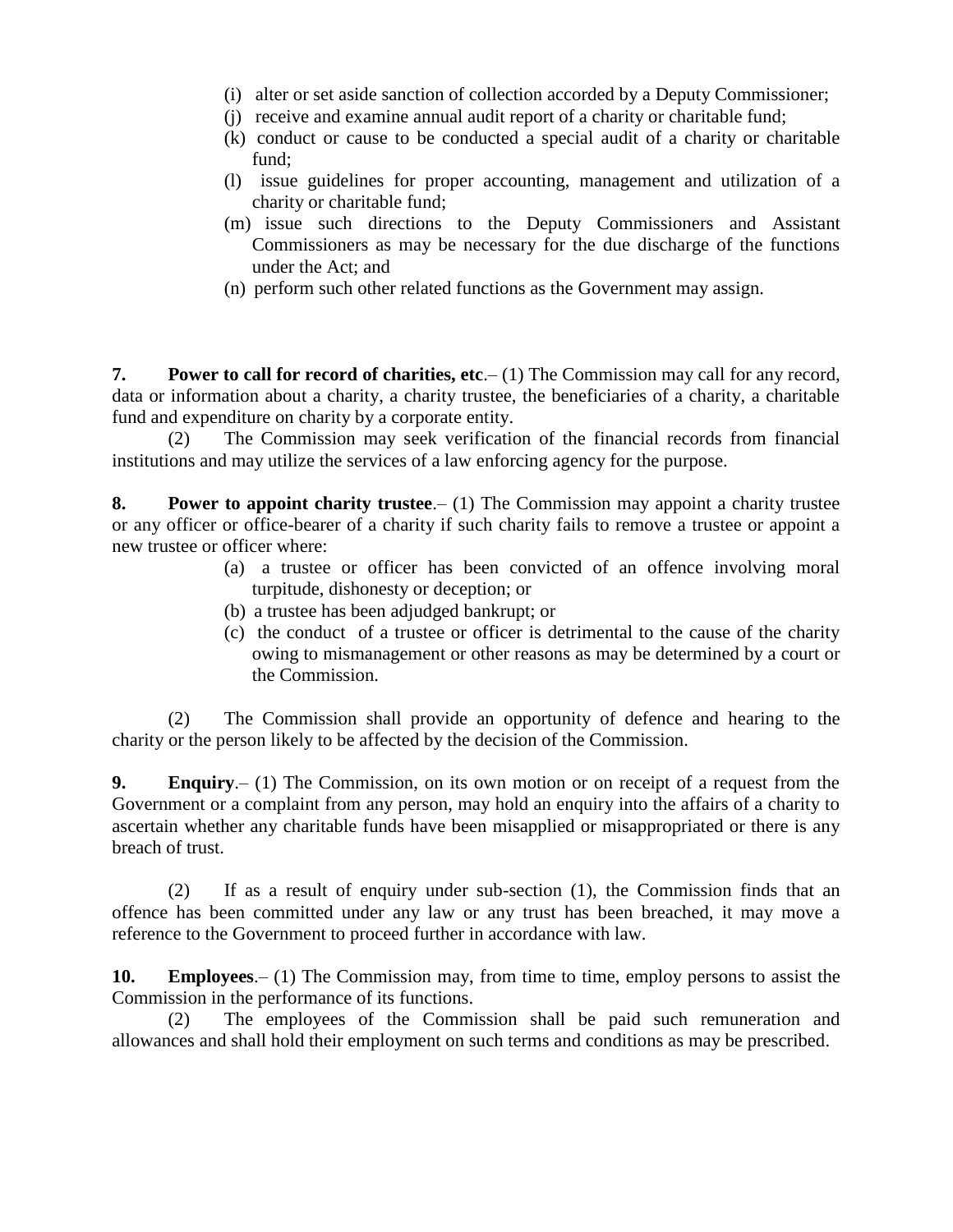**11. Appointment of advisers, consultants etc**.– The Commission may, with the approval of the Government, employ such consultants, or technical professionals or advisers as may be necessary for the due discharge of its functions under the Act, on such terms and conditions as may be prescribed and until so prescribed, as the Government may determine.

**12. Charities to be registered**.– (1) Every charity shall get itself registered with the Commission not later than 90 days or such date as the Government may, by notification, determine.

(2) A charity shall not collect charitable funds or seek collection of the charitable funds unless it is registered under the Act.

**13. Exemption**.– The Government may, after recording reasons, exempt an organization or charity from the provisions of section 12 of the Act, but an organization which is not registered as a not-for-profit company shall not be so exempted.

**14. Register of charities**.– (1) The Commission shall maintain a Register of Charities in such manner as may be prescribed and until so prescribed as the Commission may determine.

- (2) The Register shall contain:
	- (a) the name of every registered charity; and
	- (b) such other particulars of, and such other information relating to, every such charity as may be prescribed or as the Commission may determine.

**15. Application for registration**.– (1) Every organization required to be registered under the Act shall provide to the registering authority the information regarding the objectives of the charity, the source or sources of income of the charity and the nature of its spending, and such other documents or information as may be prescribed.

(2) The Registering Authority may, for reasons to be recorded in writing, refuse registration of an organization if in its opinion the objects of charity stated in declaration are not in consonance with the charitable purpose or for any other reasonable cause.

**16. Register to be public document**.– (1) The Register of Charities shall be a public document and shall be open to public inspection at all reasonable times.

(2) A person may obtain copies of particulars of Register of Charities or documents supplied by a charity subject to payment of such fee as may be prescribed.

(3) The Commission shall publish on its website such information in the Register as may be necessary to create general awareness about the work and conduct of charities.

**17. Cancellation of registration**.– The Commission may, after affording an opportunity of hearing, suspend or cancel the registration of a charity if the Commission is satisfied that:

- (a) the organization or association of persons is not furthering any charitable purpose; or
- (b) the charity has committed a serious violation of the provisions of the Act or the rules.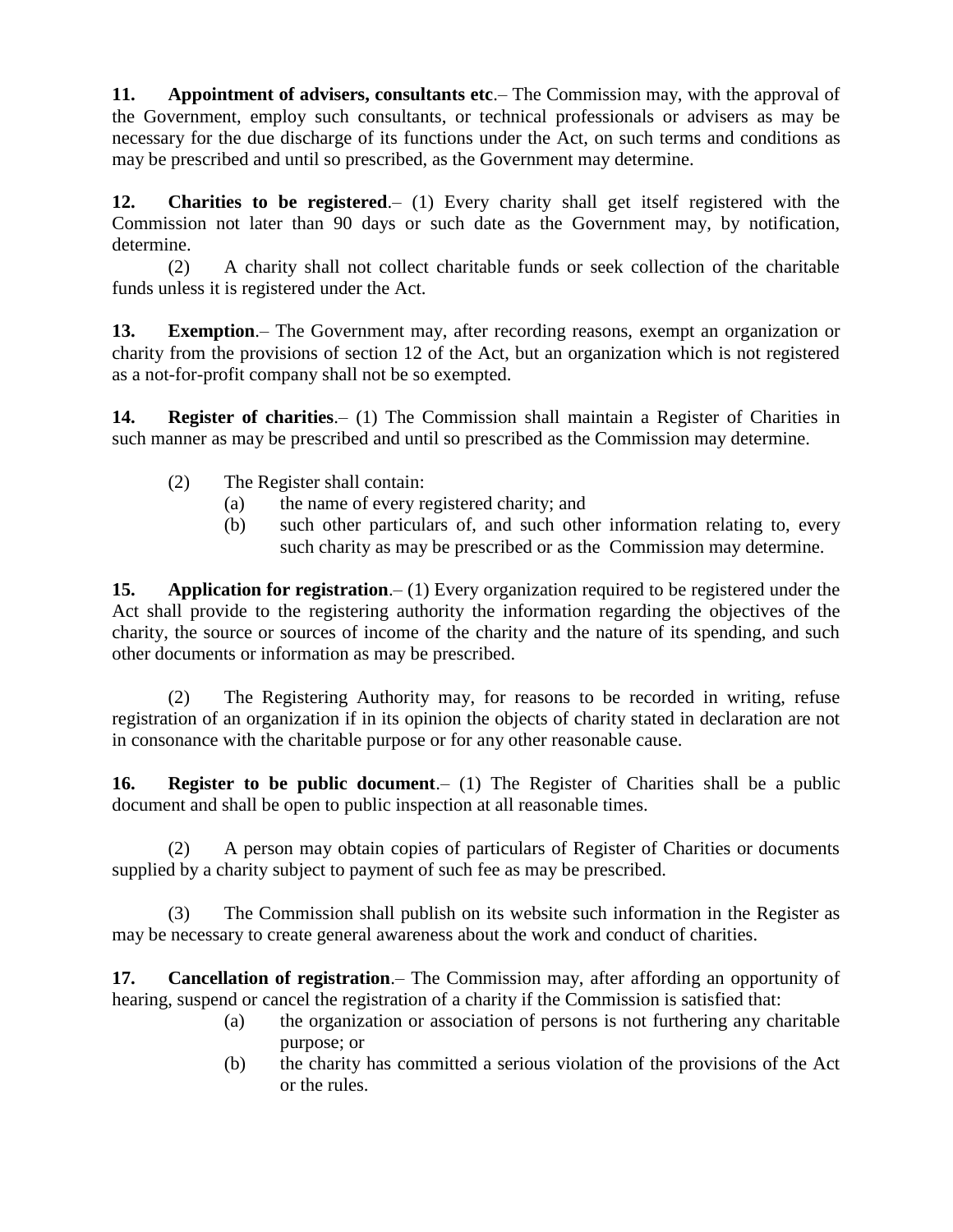**18. Registering authority**.– (1) The Commission shall be the registering authority when the operation of a charity extends to the whole of the Gilgit-Baltistan or two or more districts.

(2) The Deputy Commissioner shall be the registering authority when the operation of a charity does not extend beyond the district.

(3) The Assistant Commissioner shall be the registering authority where the operation of a charity extends only to a sub-division.

**19. Sanctioning authority**.– (1) The Commission may sanction the collection of charitable funds if the collection is proposed to be made from the whole of the Gilgit-Baltistan or two or more districts or for a period of more than twelve months.

- (2) Subject to subsection (1):
	- (a) the Deputy Commissioner may sanction the collection of charitable funds if the collection is to be made from within a district; and
	- (b) the Assistant Commissioner may sanction the collection of charitable funds if the collection is to be made from within a sub-division.

**20. Prohibition on collection**.– (1) A promoter shall not make or solicit collection for any charitable fund unless before the start of the collection, he makes a declaration in respect of the intended collection and delivers the declaration to the sanctioning authority, and the sanctioning authority sanctions, in writing, the collection.

(2) The sanctioning authority may refuse to sanction the collection under this section if it is not satisfied with regard to good faith of the promoter or persons proposing to make the collection, or if the authority is not satisfied with regard to the proper custody of the fund or the due administration of the fund for the purpose for which it is to be collected.

(3) The sanctioning authority may sanction the collection subject to such conditions as it may consider necessary for ensuring the proper custody of the fund and its due administration and utilization for the objects and purposes of the charitable fund.

(4) If the sanctioning authority sanctions the collection, it shall issue or cause to be issued a certificate for a specified period, to the promoter in such form and manner as the Commission may, by regulations, prescribe, authorizing him to make the collection through identified collectors and for identified recipients.

(5) The Deputy Commissioner may alter or set aside a sanction of collection accorded by an Assistant Commissioner in the district.

**21. Powers of sanctioning authority**.– The sanctioning authority may, at any time, for sufficient reasons and after affording opportunity of hearing, cancel or alter any order made or direction given by it under the Act .

**22. Residuary powers of the Commission**.– The Commission may issue such directions to the Deputy Commissioners and Assistant Commissioners as may be necessary for achieving the objectives of the Act.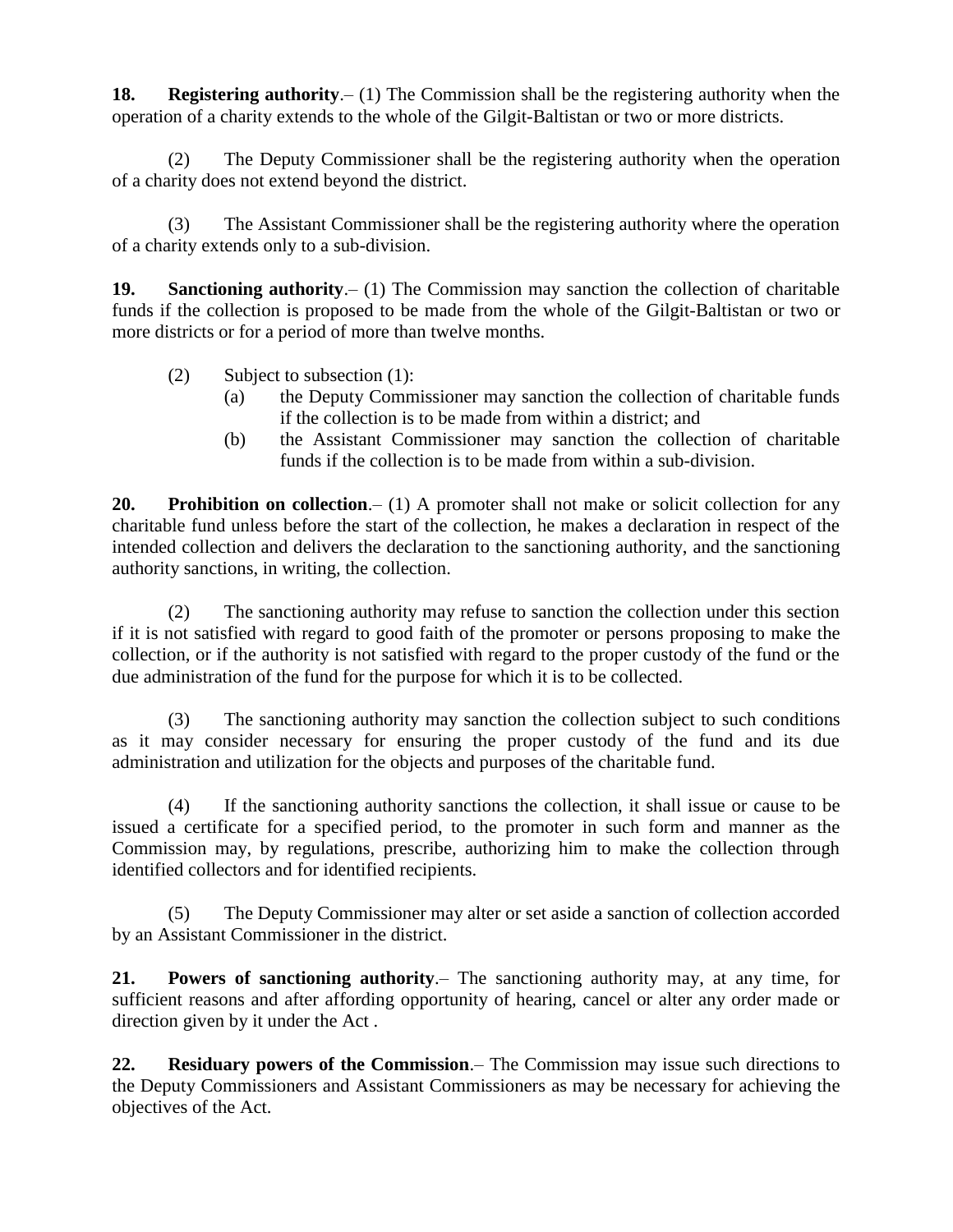**23. Periodic evaluation of charities**.– The Commission shall undertake a periodic evaluation of the charities to review the performance of the charity trustees under the Act.

**24. Administrative actions**.– (1) If, after evaluation or audit, the Commission is satisfied that any charity has failed to comply with the obligations envisaged under the Act, the Commission may:

- (a) suspend or cancel the registration of that charity under the Act; and
- (b) impose fine, not exceeding one million rupees, on the charity or organization. provided that the amount of fine shall be deposited in the Gilgit-Baltistan

Consolidated Fund.

(2) The Commission shall not take any action under sub-section (1) unless the charity or organization is afforded a reasonable opportunity of hearing and showing cause against the proposed action.

**25. Reports**.– The Commission shall, from time to time, publish reports, highlighting the areas of operations carried out by the Commission and other administrative actions taken during the period under report.

**26. Obligations of charity trustees**.– (1) A charity trustee shall:

- (a) comply with the terms and conditions of the governing instrument which envisages the establishment of the charity trustee with the relevant authority;
- (b) coordinate with the other charities operating in the respective domain for purposes of consolidated efforts at achieving the objectives and targets under the Act; and
- (c) immediately inform the Commission about any change in the constituent document of the charity.

**27. Fiduciary responsibilities of charity trustees**.– A charity trustee shall be responsible for:

- (a) controlling the assets of the charity;
- (b) protection, proper investment and utilization of the charitable fund;
- (c) ensuring that the charitable funds are not used for any purpose other than the declared purpose;
- (d) ensuring that the charitable funds or property is not misused or allowed to go waste as a result of mismanagement or for any other reasons;
- (e) the sale, lease or other disposal of the charity property and insurance of the charity property; and
- (f) ensuring that no unnecessary encumbrances are created on the charity property.

**28. Accounting records of a charity**.– (1) The charity trustees shall ensure that accurate accounting records are maintained in respect of the charity.

(2) The accounting records shall mention all the transactions of the charity and shall also reflect on the financial position of the charity.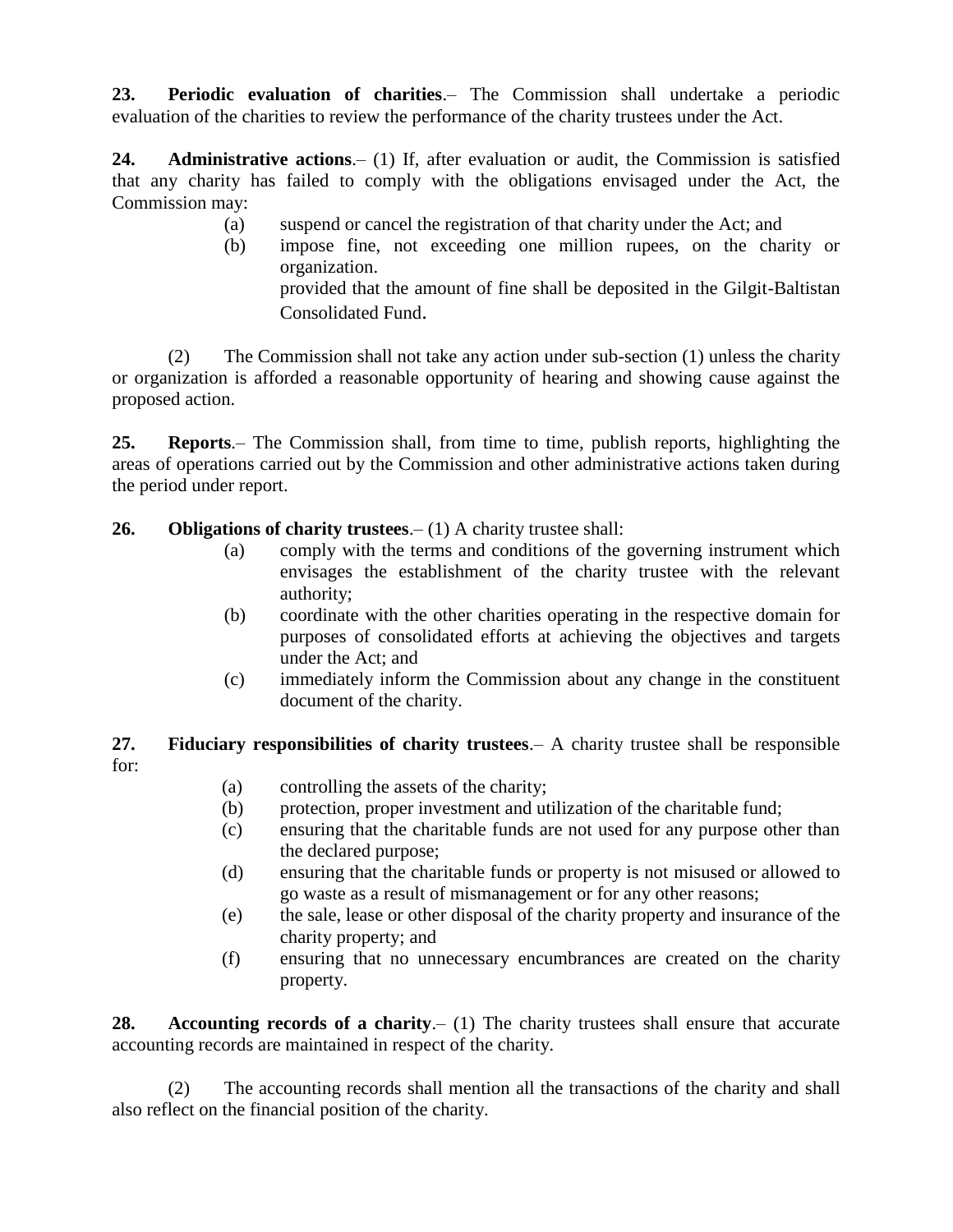- (3) The accounting records shall in particular contain:
	- (a) entries pertaining to all sums of money received and expended by the charity each day;
	- (b) matters in respect of which the receipt and expenditure takes place; and
	- (c) the details of assets and liabilities of the charity.

(4) The charity trustees shall preserve the accounting records for such period as may be prescribed.

(5) The charity trustee shall prepare annual statement of accounts.

(6) If the amount given to a charity in a calendar month exceeds fifty thousand rupees, the charity shall deposit the amount in a dedicated bank account and shall provide information of the bank account to the sanctioning authority or the registering authority, as the case may be.

**29. Accounting of charitable funds**.– The charity trustees shall ensure that accounting records of a charitable fund are maintained as required under section 28.

**30. Audit and Inspection**.– (1) The Commissioner or the sanctioning authority may, for reasons to be recorded, direct that the accounts of a charity shall be audited or re-audited by a specified auditor at the expense of the charity or the person who has applied for the special audit of the charity.

(2) The Commission or sanctioning authority may inspect or cause to be inspected any accounts maintained under the Act or the rules.

**31. Misapplication of funds**.– (1) A charity, promoter, collector or recipient of a charitable fund shall not use the fund for any purpose or object other than the purpose or object for which it was collected except with the prior permission of the Commission.

(2) A person authorized to hold charitable fund shall not transfer the custody of the charitable fund to any other person except with the prior approval in writing of the Commission or the sanctioning authority.

(3) If any part of any donations collected for any charitable fund is used for any purpose or object other than that for which it was collected, or is otherwise misapplied or misappropriated in any manner, every person concerned with the collection or administration of the fund, whether as a promoter, collector or a recipient, shall unless he proves that the misuse, misapplication or misappropriation occurred without his knowledge and that he had used all due diligence to prevent such misuse, misapplication or misappropriation, shall be deemed to have committed the misuse, misapplication or misappropriation of the charitable fund.

**32. Penalty**.– (1) Any person who dishonestly or fraudulently tampers with, conceals or destroys any records pertaining to the collection of any charitable fund to which the Act applies shall be deemed to have contravened the Act.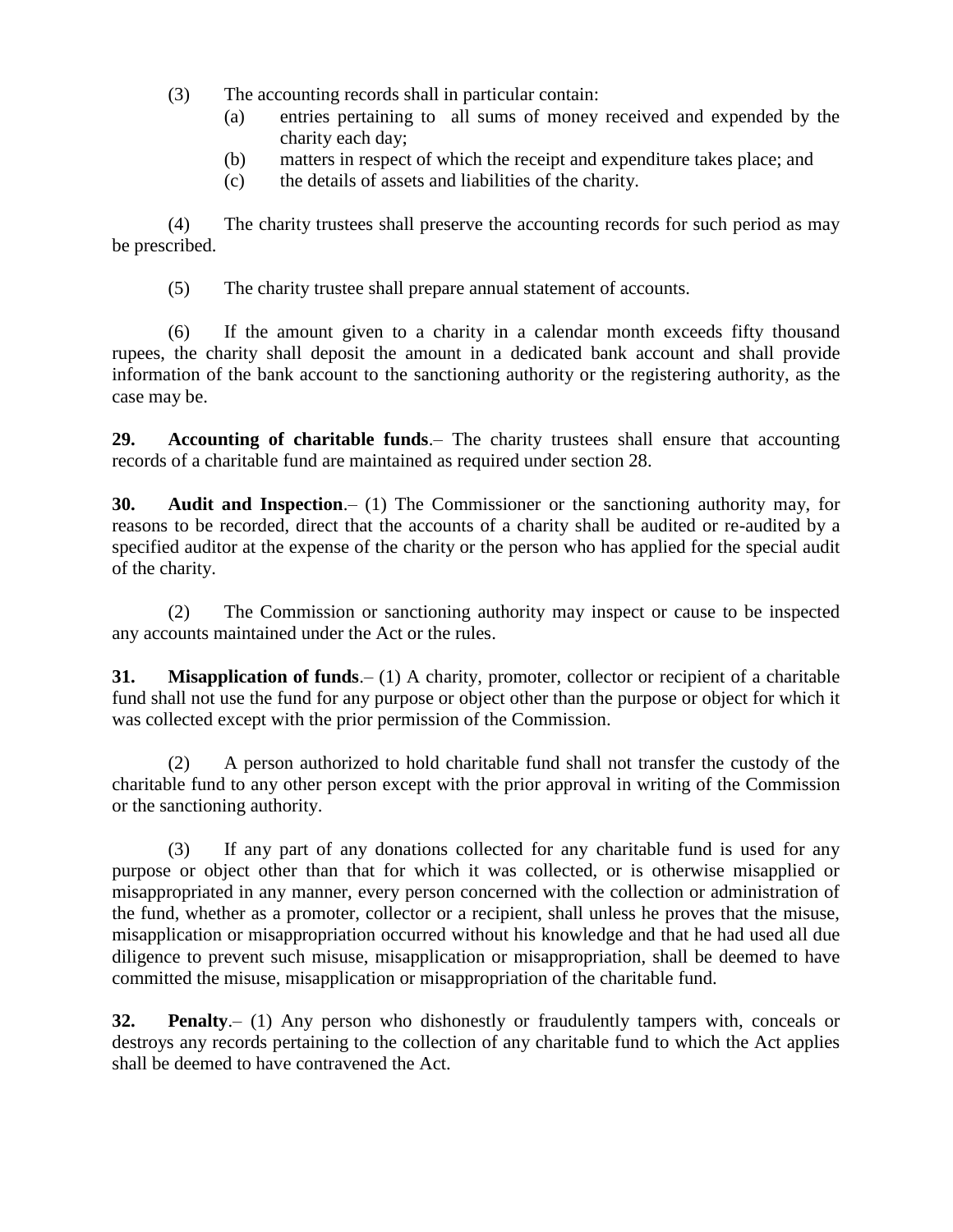(2) A person who contravenes any provision of the Act or the rules or of any order made, direction given or condition imposed under the Act shall be liable to punishment of imprisonment for a term which may extend to six months but which shall not be less than fifteen days and fine which shall not be less than twenty five thousand rupees or more than one hundred thousand rupees.

**33. Cognizance and summary trial**.– (1) An offence under the Act shall be cognizable and non-bailable.

(2) A Magistrate of the first class shall conduct the trial of an offence under the Act in accordance with the provisions of Chapter *XXII* of the Code of Criminal Procedure, 1898 (*V of 1898*) relating to the summary trials.

**34. Compounding of offence**.– (1) Subject to subsection (2), the Commission or any person specifically authorized in this behalf by the Commission may, at any stage, compound an offence under the Act subject to the deposit of administrative penalty which shall not be less than twenty five thousand rupees.

(2) The offence under the Act shall not be compoundable if the accused had been previously convicted under the Act or his previous offence had been compounded by the Commission or the officer authorized by the Commission.

**35. Confiscation**.– A court trying an offence under the Act may order the confiscation or recovery of any fund wrongfully collected or misapplied by any person in contravention of the Act.

**36. Appeal**.– (1) Any person aggrieved by an order or direction of the Commission, may within thirty days of the order, prefer an appeal to the Appellate Committee, and the Appellate Committee may thereupon make such order as it thinks fit in accordance with this Act within 90 days.

(2) The Government shall, by notification, constitute the Appellate Committee consisting of the Chairperson and such members as it may determine.

(3) The Committee shall perform its functions in the prescribed manner and until so prescribed, the Committee shall regulate its own procedure.

**37. Application of other laws**.– The provisions of the Act shall be in addition to and not in derogation from any other law.

**38. Rules**.– (1) The Government may, by notification, make rules to carry out the purposes of the Act.

(2) Without prejudice to the generality of the foregoing powers, the rules may provide for:

> (a) the form and contents of declarations and the verification of statements made in a declaration;